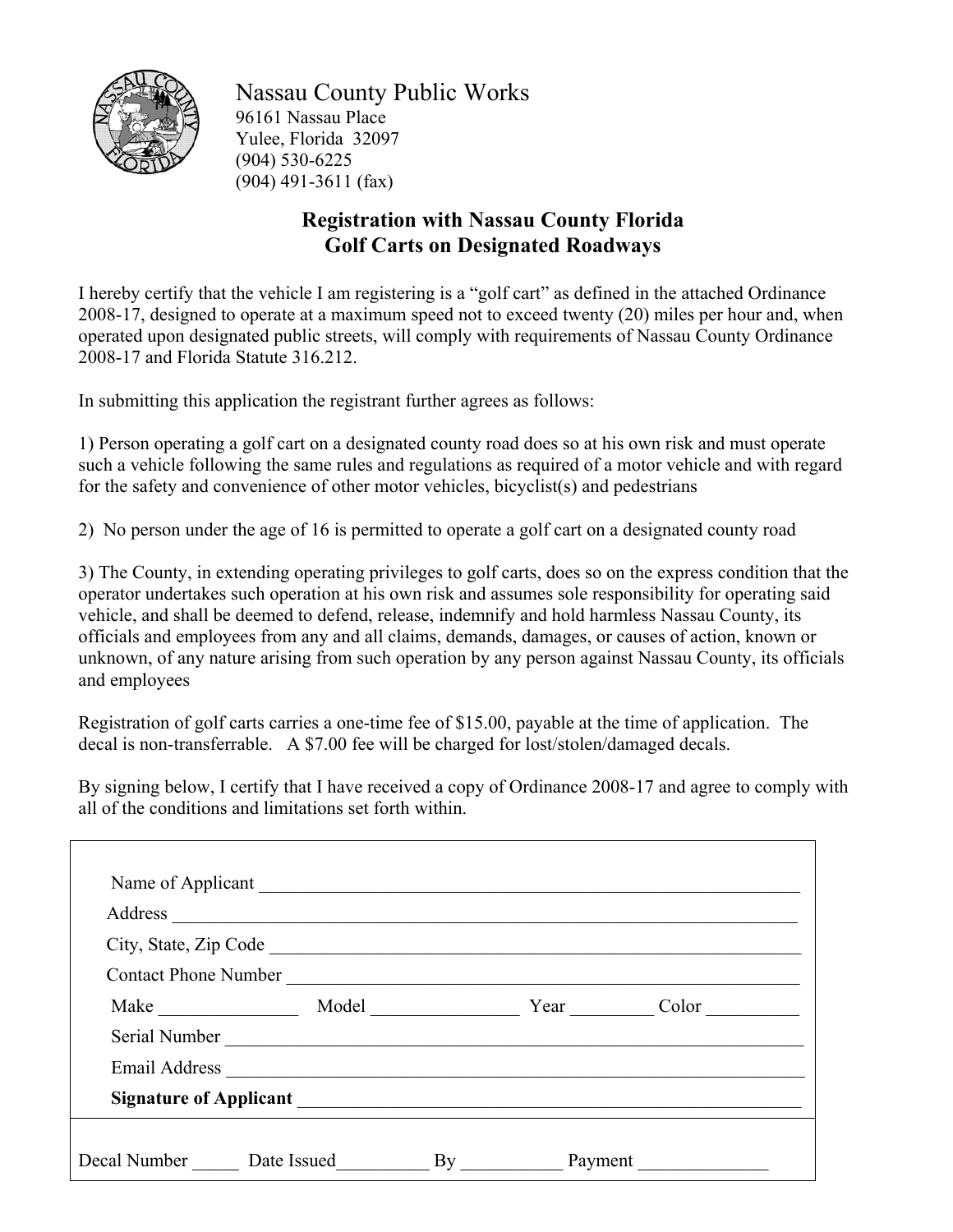#### **ORDINANCE 2008- 1 7**

र्वे

 $\Delta$ 

# **AN ORDINANCE PURSUANT TO FLORIDA STATUTES SECTION 316.12, DESIGNATING CERTAIN ROADS UPON WHICH A GOLF CART MAY BE OPERATED AND ESTABLISHING LIMITATIONS ON THE USE OF GOLF-CARTS ON CERTAIN DESIGNATED ROADS; PROVIDING FOR SEVERABILITY; AND PROVIDING FOR AN EFFECTIVE DATE.**

**WHEREAS** this Ordinance is enacted pursuant to Florida Statutes Section 3 16.12, which prohibits operation of golf carts on any public street or road, unless the local government has designated a County Road, or portion of a State Road, to be available for use of golf carts;

**WHEREAS** Florida Statutes Section 316.12 requires that the local government determine said road to be safe for use of golf carts, and sets certain minimum requirements and limitations to the operation of golf carts on public roads;

**WHEREAS** Nassau County Engineering Services Department has evaluated certain County Roads, or public easements which are being used as County Roads, and has determined that these roads are safe for use of golf carts under the limitations contained herein and as set forth in the above-referenced statute; and

**WHEREAS** the citizens in the areas subject to this Ordinance have shown an interest in the roads being designated for use by golf carts.

**NOW, THEREFORE, BE IT ORDAINED** this  $_{24\text{th}}$  day of November , 2008, by the Board of County Commissioners of Nassau County, Florida, that Ordinance No. 2008- 17 be enacted as follows:

**1. INTENT.** Pursuant to Fla. Stat. §316.212 (2007), it is the intent of the Commission to allow and authorize operation of golf carts under the conditions specified

 $-1-$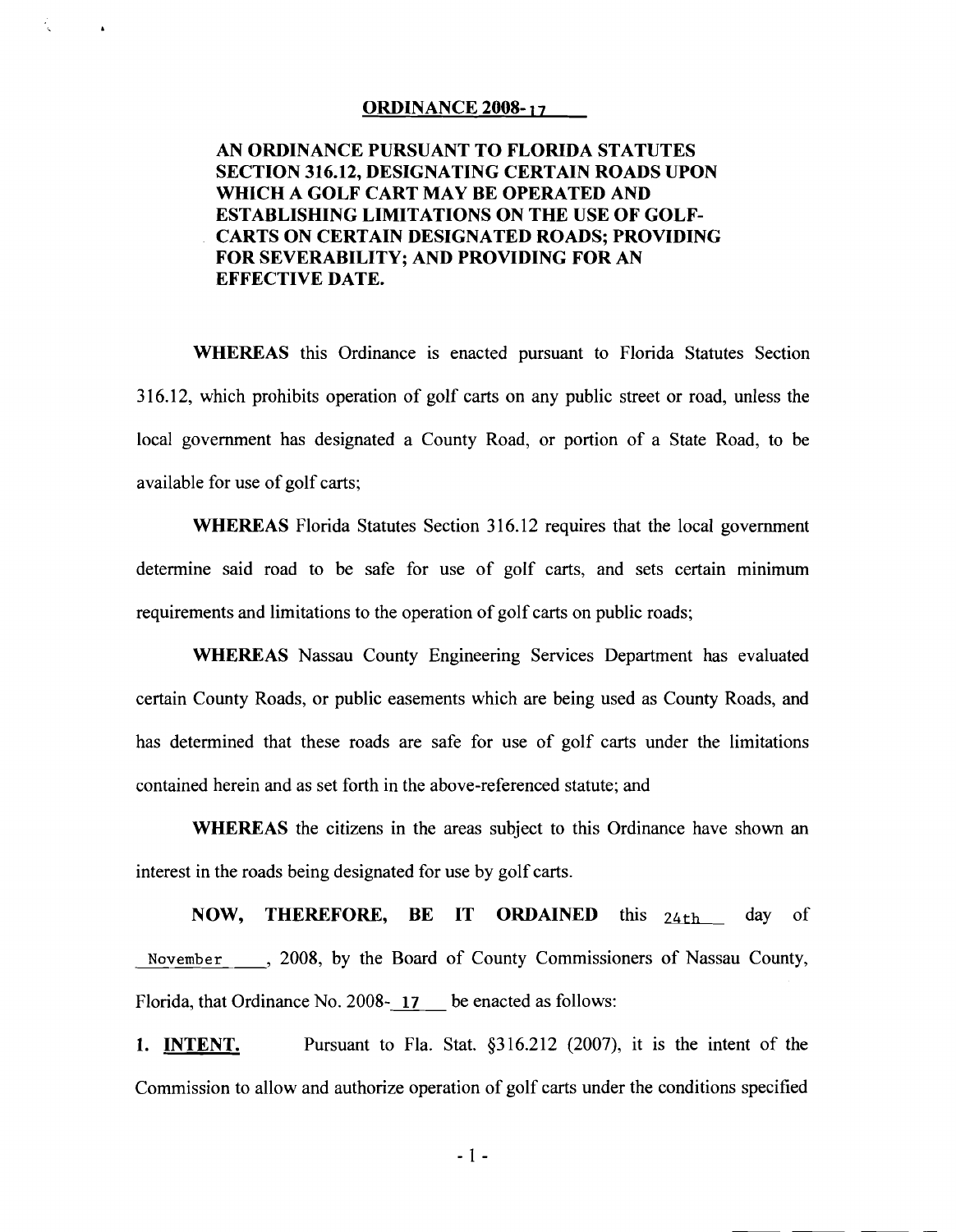herein and set forth in the above-referenced statute on the county roads designated in this section.

#### **2. DEFINITIONS.**

2.1 Golf Cart: Pursuant to Fla. Stat. 5320.01 a golf cart is a motor vehicle designed for operation on a golf course for sporting or recreational purposes, and that is not capable of exceeding speeds of twenty (20) miles per hour.

2.2 County Roads: For the purposes of this section only, county roads mean any road open for use to the public whether or not it has been dedicated to public use by plat or other means, and regardless of whether it is maintained by the County.

#### **3. LIMITATIONS ON OPERATING GOLF CARTS.**

**3.1** Golf carts may be operated on designated county roads only.

**3.2** Golf carts operated on designated county roads must be equipped with efficient brakes; reliable steering apparatus; safe tires; a rearview mirror; and red reflectorized warning devices in both the front and rear.

**3.3** Golf carts may not be operated on any county roads by anyone under the age of sixteen  $(16)$  years.

**3.4** Golf carts may be operated on designated county roads during daylight (the hours between sunrise and sunset).

3.5 Golf carts must be operated in compliance with all applicable local and state traffic laws and the operator may be ticketed in the same manner as a motor vehicle operator under Florida Law.

**3.6** Golf Carts shall be registered by the County as provided in Section 4 below.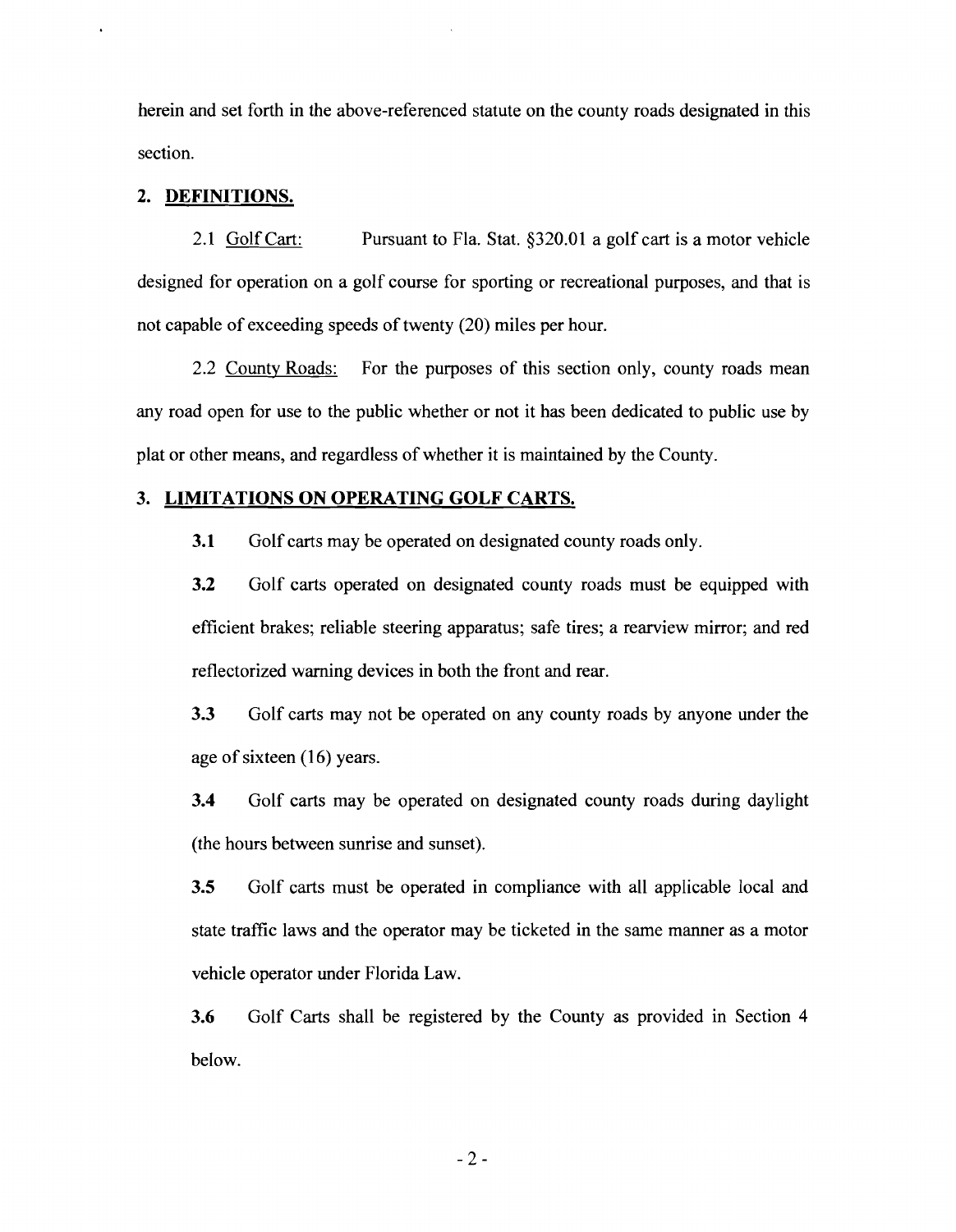#### **4. OPERATOR ASSUMES RISK, INDEMNIFIES AND HOLDS HARMLESS.**

Any person operating a golf cart on any county road does so at his own risk and must operate such a vehicle with due regard for the safety and convenience of other motor vehicles, bicyclist(s) and pedestrians. The County, in extending operating privileges to golf carts, does so on the express condition that the operator undertakes such operation at his own risk and assumes sole responsibility for operating said vehicle, and shall be deemed to defend, release, indemnify and hold harmless Nassau County, its officials and employees from any and all claims, demands, damages, or causes of action, known or unknown, of any nature arising from such operation by any person against Nassau County, its officials and employees. In return for this privilege, a golf cart owner shall register the golf cart with Nassau County Engineering Services Department and shall pay a fifteen dollar (\$1 5.00) registration fee. By registering the golf cart, the owner shall confirm compliance with this section; assume the risk of operating golf carts on public roads; and shall hold the County harmless for any loss suffered as a result of operating the golf cart on a public road.

5. **PENALTIES.** Violation of this section is a non-criminal traffic infraction punishable as provided in Fla. Stat. **\$3** 16.2 12, pursuant to Chapter 3 18, Florida Statutes.

## **6. DESIGNATED AREAS.**

 $\mathbf{r}$ 

**6.1** To alert motorist to the presence of golf cart traffic the County

Coordinator, or his designee, shall post signs in all designated areas approved for golf cart traffic.

6.2 Golf carts traffic will be permitted on the following roads only:

**A.** Edwards Road from Royal Palm Drive to the dead end.

 $-3-$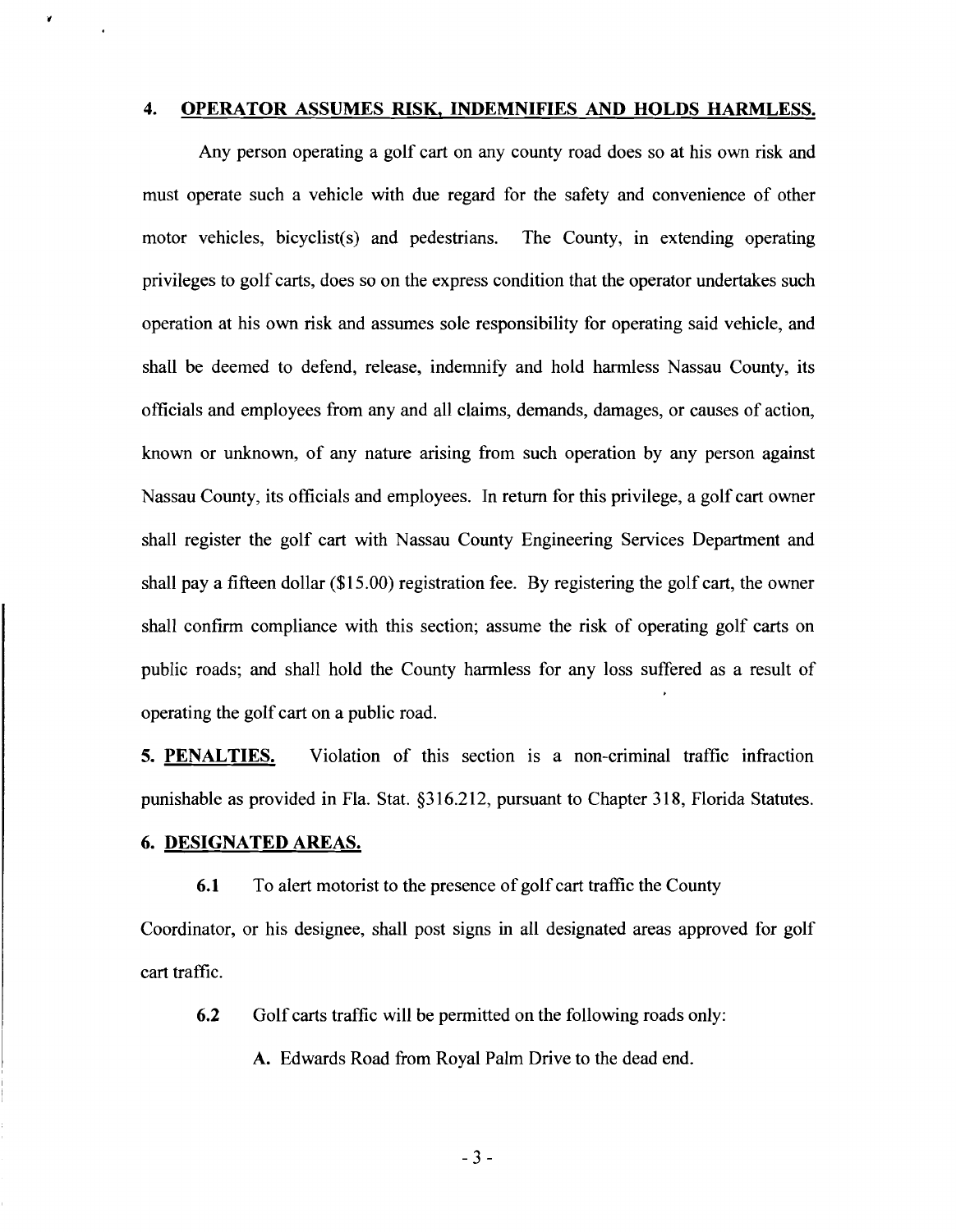**B.** Randy Road and those roads connecting Randy Road with Edwards Road, more specifically known as Newel1 Road, Twisted Oak Drive, and Parrish Drive.

**C.** Easy Street off Edwards Road

D. Royal Palm Drive off Edwards Road; and

**6.3** Golf cart traffic may be permitted on any other county road determined safe for golf cart traffic and approved for golf cart traffic by resolution of the Board of County Commissioners. Citizens shall petition the Board of County Commissioners to authorize Engineering Services Department to evaluate a county road for golf cart traffic, and the Board may approve a county road for golf cart traffic subject to a determination by Engineering Services that the road is safe for golf cart traffic. When applicable, the Home Owners Association related to the road shall make or concur in the petition. Engineering Services shall consider the roads on a case by case basis and shall consider all relevant factors including speed, volume, and character or motor vehicle traffic using the road or street when determining whether golf carts can be safely driven on the road.

**6.4** The County may revoke any and all designations and may close a road to golf cart traffic by resolution of the Board of County Commissioners.

## **7. EFFECTIVE DATE**

This ordinance shall become effective upon its being filed in the office of the Secretary of State.

#### **8. SEVERABILITY**

If any section, subsection, sentence, clause, phrase or portion of this Ordinance is for any reason held invalid or unconstitutional by any Court of competent jurisdiction